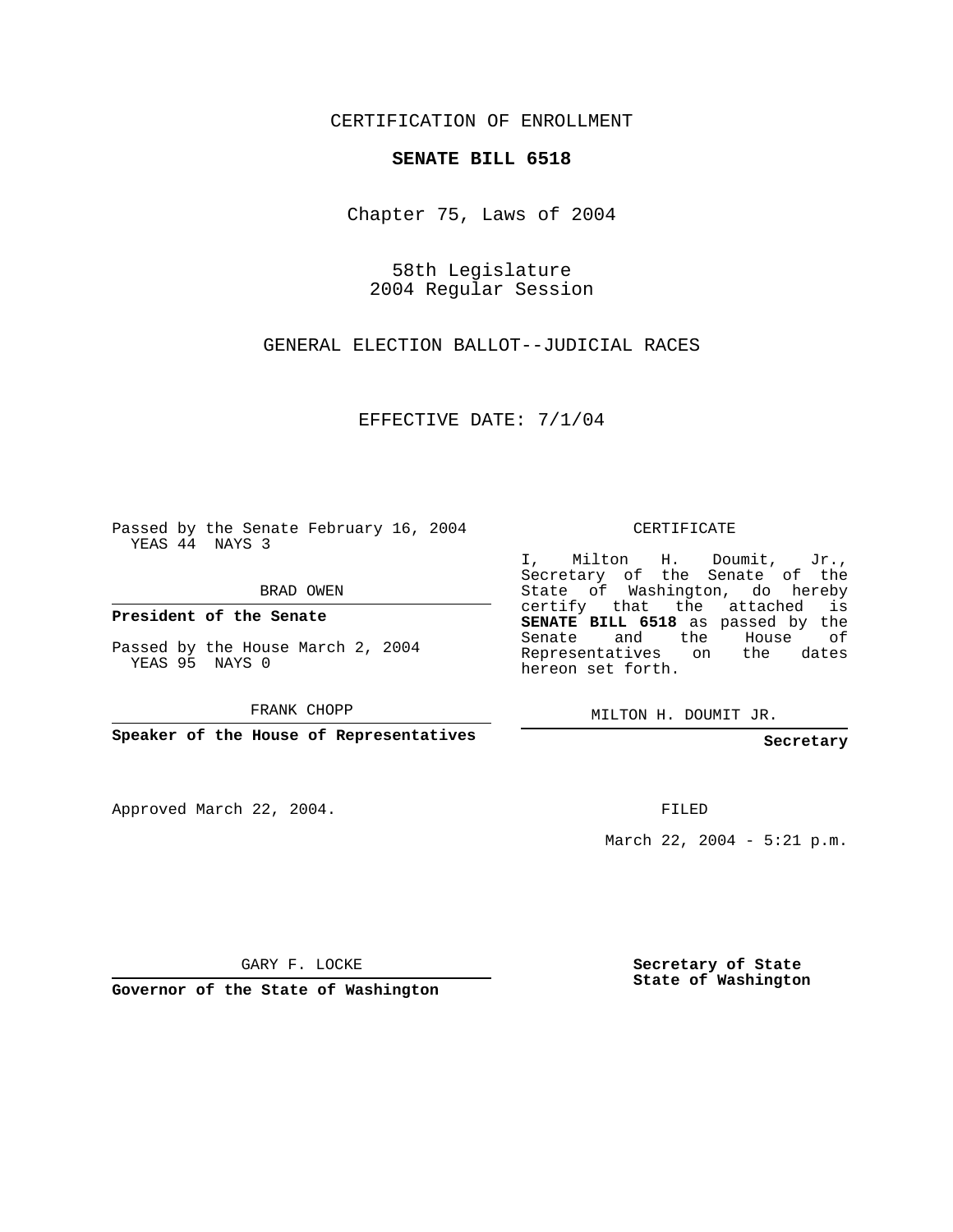## **SENATE BILL 6518** \_\_\_\_\_\_\_\_\_\_\_\_\_\_\_\_\_\_\_\_\_\_\_\_\_\_\_\_\_\_\_\_\_\_\_\_\_\_\_\_\_\_\_\_\_

\_\_\_\_\_\_\_\_\_\_\_\_\_\_\_\_\_\_\_\_\_\_\_\_\_\_\_\_\_\_\_\_\_\_\_\_\_\_\_\_\_\_\_\_\_

Passed Legislature - 2004 Regular Session

**State of Washington 58th Legislature 2004 Regular Session By** Senator McCaslin

Read first time 01/22/2004. Referred to Committee on Judiciary.

 AN ACT Relating to the general election ballot for the office of judge of the district court; amending RCW 29A.36.170; and providing an effective date.

BE IT ENACTED BY THE LEGISLATURE OF THE STATE OF WASHINGTON:

 **Sec. 1.** RCW 29A.36.170 and 2003 c 111 s 917 are each amended to read as follows:

 (1) Except as provided in RCW 29A.36.180 and in subsection (2) of this section, on the ballot at the general election for a nonpartisan office for which a primary was held, only the names of the candidate who received the greatest number of votes and the candidate who received the next greatest number of votes for that office shall appear under the title of that office, and the names shall appear in that order. If a primary was conducted, no candidate's name may be printed on the subsequent general election ballot unless he or she receives at least one percent of the total votes cast for that office at the preceding primary. On the ballot at the general election for any other nonpartisan office for which no primary was held, the names of the candidates shall be listed in the order determined under RCW 29A.36.130.